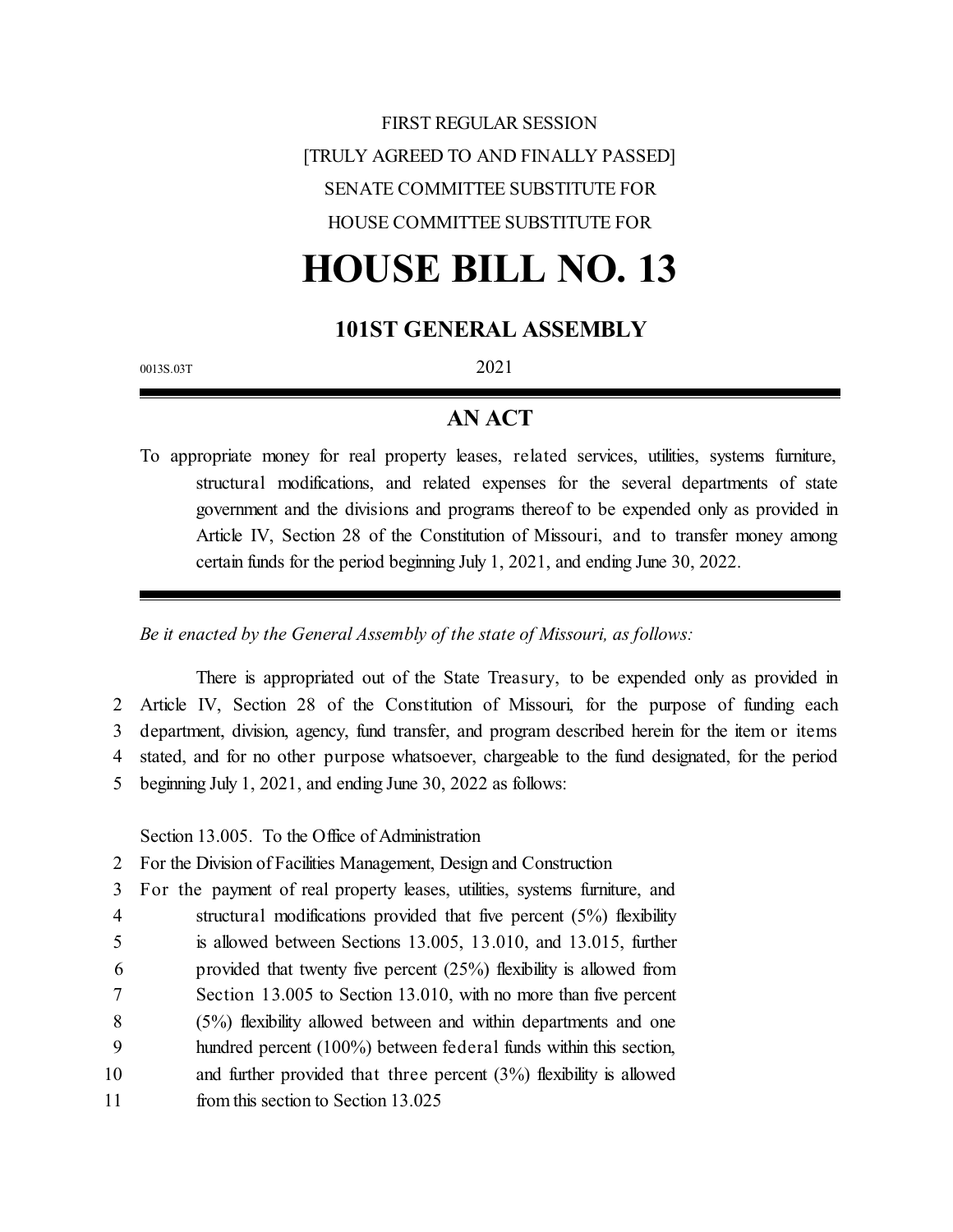| 12 | For the Department of Elementary and Secondary Education                                                                               |
|----|----------------------------------------------------------------------------------------------------------------------------------------|
| 13 | Expense and Equipment                                                                                                                  |
| 14 |                                                                                                                                        |
| 15 |                                                                                                                                        |
| 16 |                                                                                                                                        |
| 17 |                                                                                                                                        |
| 18 | From Deaf Relay Service and Equipment Distribution Program Fund                                                                        |
| 19 |                                                                                                                                        |
| 20 |                                                                                                                                        |
| 21 | For the Department of Higher Education and Workforce Development                                                                       |
| 22 | <b>Expense and Equipment</b>                                                                                                           |
| 23 |                                                                                                                                        |
| 24 |                                                                                                                                        |
| 25 | For the Department of Revenue                                                                                                          |
| 26 | Expense and Equipment                                                                                                                  |
| 27 |                                                                                                                                        |
| 28 | For the Department of Revenue                                                                                                          |
| 29 | For the State Lottery Commission                                                                                                       |
| 30 | Expense and Equipment                                                                                                                  |
| 31 |                                                                                                                                        |
| 32 | For the Office of Administration                                                                                                       |
| 33 | Expense and Equipment                                                                                                                  |
| 34 | From General Revenue Fund (0101). $\ldots \ldots \ldots \ldots \ldots \ldots \ldots \ldots \ldots \ldots \ldots \ldots \ldots$ 529,355 |
| 35 |                                                                                                                                        |
| 36 |                                                                                                                                        |
| 37 | For the Ethics Commission                                                                                                              |
| 38 | Expense and Equipment                                                                                                                  |
| 39 |                                                                                                                                        |
| 40 | For the Department of Agriculture                                                                                                      |
| 41 | <b>Expense and Equipment</b>                                                                                                           |
| 42 |                                                                                                                                        |
| 43 |                                                                                                                                        |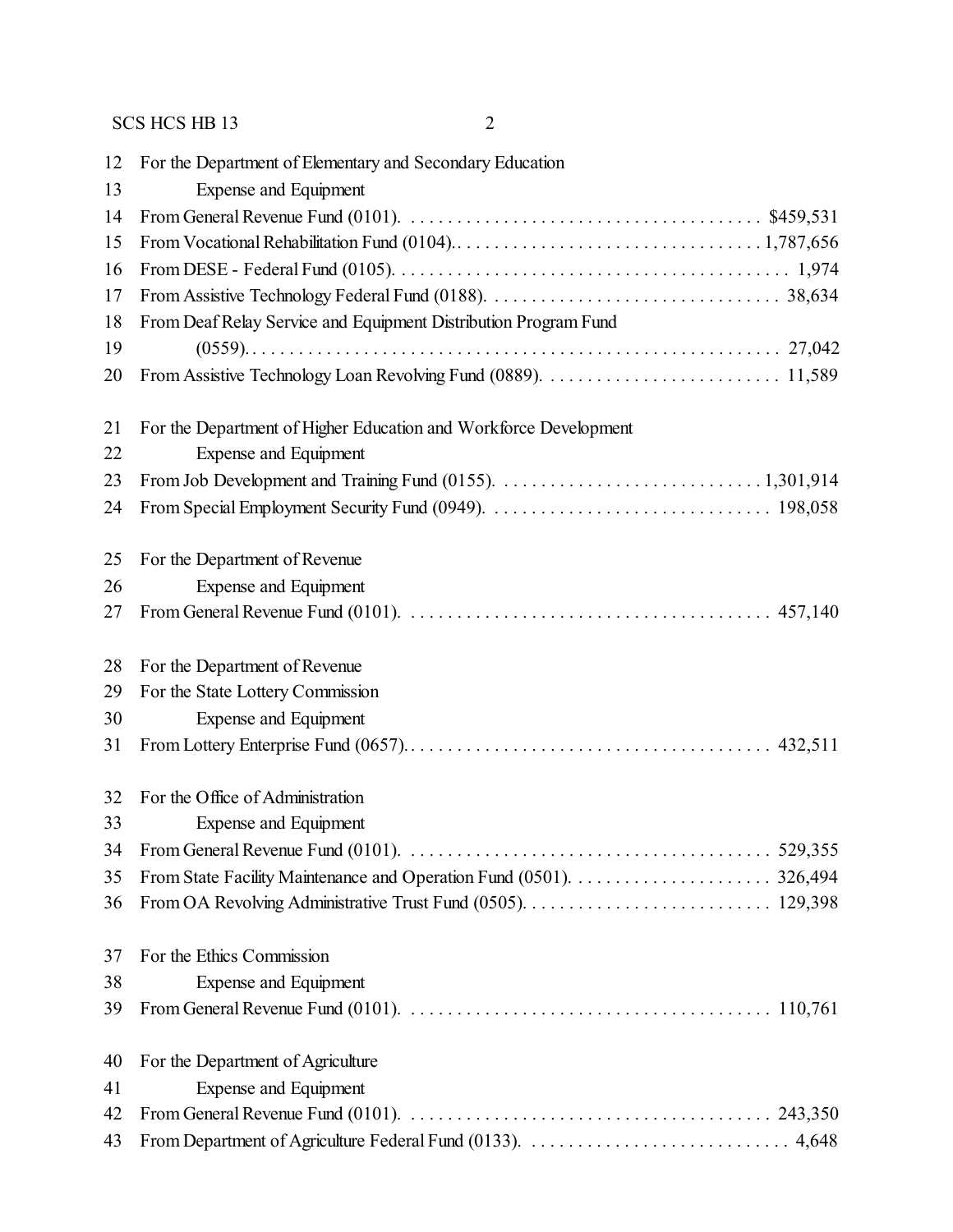| 44 |                                                                                                                                 |
|----|---------------------------------------------------------------------------------------------------------------------------------|
| 45 |                                                                                                                                 |
| 46 |                                                                                                                                 |
| 47 | For the Department of Natural Resources                                                                                         |
| 48 | <b>Expense and Equipment</b>                                                                                                    |
| 49 | From General Revenue Fund (0101). $\ldots \ldots \ldots \ldots \ldots \ldots \ldots \ldots \ldots \ldots \ldots \ldots$ 432,282 |
| 50 |                                                                                                                                 |
| 51 |                                                                                                                                 |
| 52 |                                                                                                                                 |
| 53 |                                                                                                                                 |
| 54 |                                                                                                                                 |
| 55 |                                                                                                                                 |
| 56 | From Natural Resources Protection Fund - Water Pollution Permit Fee                                                             |
| 57 |                                                                                                                                 |
| 58 |                                                                                                                                 |
| 59 |                                                                                                                                 |
| 60 | From Natural Resources Protection Fund - Air Pollution Asbestos Fee                                                             |
| 61 |                                                                                                                                 |
| 62 |                                                                                                                                 |
| 63 | From Underground Storage Tank Regulation Program Fund (0586). 10,160                                                            |
| 64 | From Natural Resources Protection Fund - Air Pollution Permit Fee                                                               |
| 65 |                                                                                                                                 |
| 66 |                                                                                                                                 |
| 67 |                                                                                                                                 |
| 68 |                                                                                                                                 |
| 69 | For the Department of Economic Development                                                                                      |
| 70 | Expense and Equipment                                                                                                           |
| 71 |                                                                                                                                 |
| 72 |                                                                                                                                 |
| 73 | For the Department of Commerce and Insurance                                                                                    |
| 74 | <b>Expense and Equipment</b>                                                                                                    |
| 75 |                                                                                                                                 |
| 76 |                                                                                                                                 |
| 77 |                                                                                                                                 |
| 78 |                                                                                                                                 |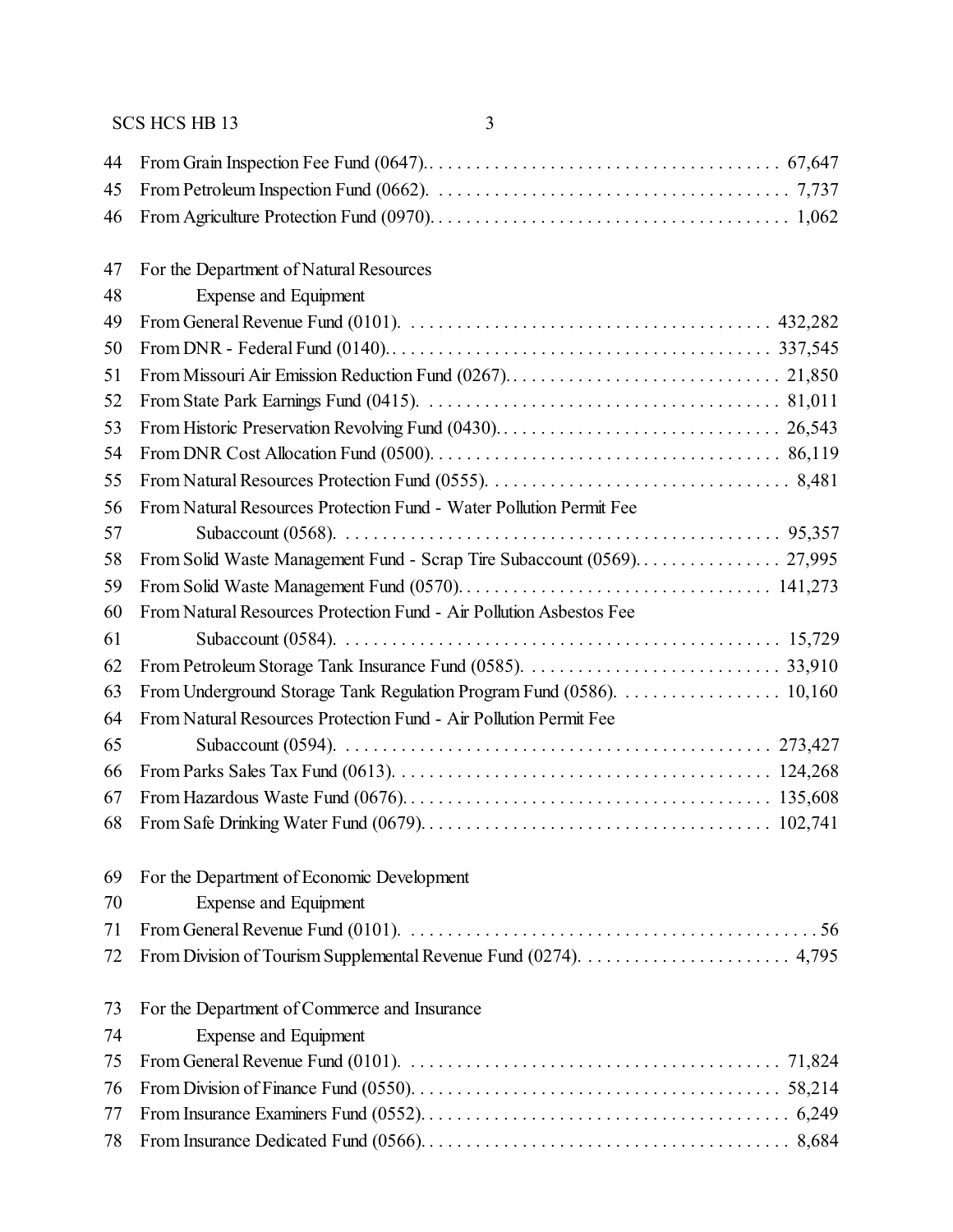| 79  |                                                                          |
|-----|--------------------------------------------------------------------------|
| 80  |                                                                          |
| 81  |                                                                          |
| 82  | For the Department of Labor and Industrial Relations                     |
| 83  | Expense and Equipment                                                    |
| 84  |                                                                          |
| 85  |                                                                          |
| 86  |                                                                          |
| 87  |                                                                          |
| 88  |                                                                          |
| 89  | For the Department of Public Safety                                      |
| 90  | <b>Expense and Equipment</b>                                             |
| 91  |                                                                          |
| 92  |                                                                          |
| 93  | From State Emergency Management Federal Stimulus Fund (2335). 90,000     |
| 94  | From Veterans' Commission Capital Improvement Trust Fund (0304). 270,803 |
| 95  |                                                                          |
| 96  | For the Department of Public Safety                                      |
| 97  | For the State Highway Patrol                                             |
| 98  | Expense and Equipment                                                    |
| 99  |                                                                          |
| 100 |                                                                          |
| 101 | From State Highways and Transportation Department Fund (0644) 1,212,388  |
| 102 | For the Department of Public Safety                                      |
| 103 | For the Adjutant General                                                 |
| 104 | <b>Expense and Equipment</b>                                             |
| 105 |                                                                          |
| 106 |                                                                          |
| 107 |                                                                          |
| 108 | For the Department of Public Safety                                      |
| 109 | For the Missouri Gaming Commission                                       |
| 110 | <b>Expense and Equipment</b>                                             |
| 111 |                                                                          |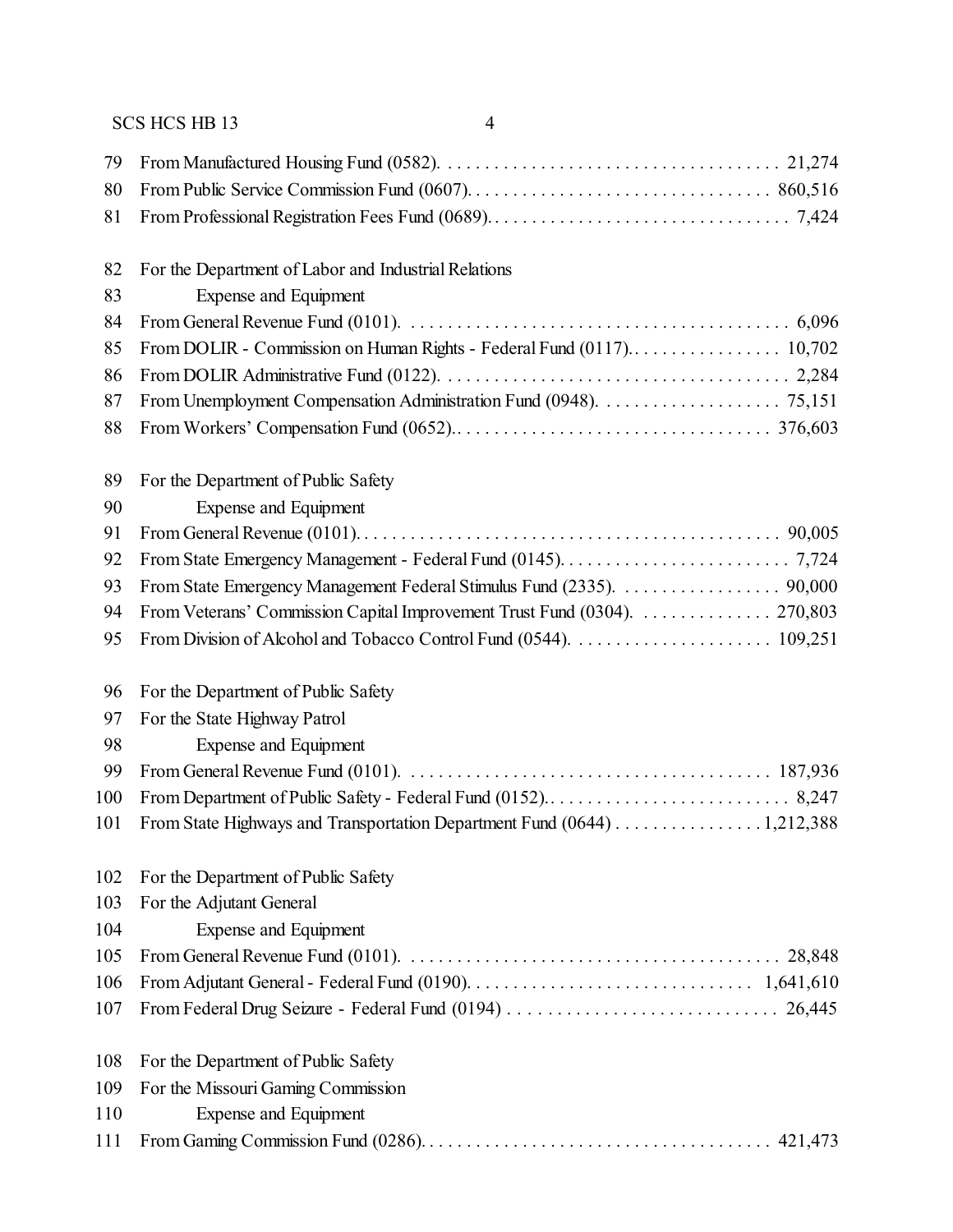| 112 | For the Department of Corrections                                                                                                          |
|-----|--------------------------------------------------------------------------------------------------------------------------------------------|
| 113 | Expense and Equipment                                                                                                                      |
| 114 | From General Revenue Fund (0101). $\ldots \ldots \ldots \ldots \ldots \ldots \ldots \ldots \ldots \ldots \ldots \ldots$ 6,334,654          |
| 115 |                                                                                                                                            |
| 116 | For the Department of Mental Health                                                                                                        |
| 117 | <b>Expense and Equipment</b>                                                                                                               |
| 118 | From General Revenue Fund (0101). $\ldots \ldots \ldots \ldots \ldots \ldots \ldots \ldots \ldots \ldots \ldots \ldots \ldots 1,858,702$   |
| 119 | For the Department of Health and Senior Services                                                                                           |
| 120 | <b>Expense and Equipment</b>                                                                                                               |
| 121 |                                                                                                                                            |
| 122 | From Department of Health and Senior Services - Federal Fund (0143). 1,909,122                                                             |
| 123 | From State Emergency Management Federal Stimulus Fund (2335) 360,000                                                                       |
| 124 | For the Department of Social Services                                                                                                      |
| 125 | Expense and Equipment                                                                                                                      |
| 126 | From General Revenue Fund (0101). $\ldots \ldots \ldots \ldots \ldots \ldots \ldots \ldots \ldots \ldots \ldots \ldots \ldots$ . 9,821,273 |
| 127 |                                                                                                                                            |
| 128 | For the General Assembly                                                                                                                   |
| 129 | Expense and Equipment                                                                                                                      |
| 130 |                                                                                                                                            |
| 131 | For the Lieutenant Governor                                                                                                                |
| 132 | Expense and Equipment                                                                                                                      |
| 133 | From General Revenue Fund (0101).<br>46,863                                                                                                |
| 134 |                                                                                                                                            |
| 135 | For the Attorney General                                                                                                                   |
| 136 | <b>Expense and Equipment</b>                                                                                                               |
| 137 |                                                                                                                                            |
| 138 |                                                                                                                                            |
| 139 |                                                                                                                                            |
| 140 |                                                                                                                                            |
| 141 |                                                                                                                                            |
| 142 |                                                                                                                                            |
| 143 |                                                                                                                                            |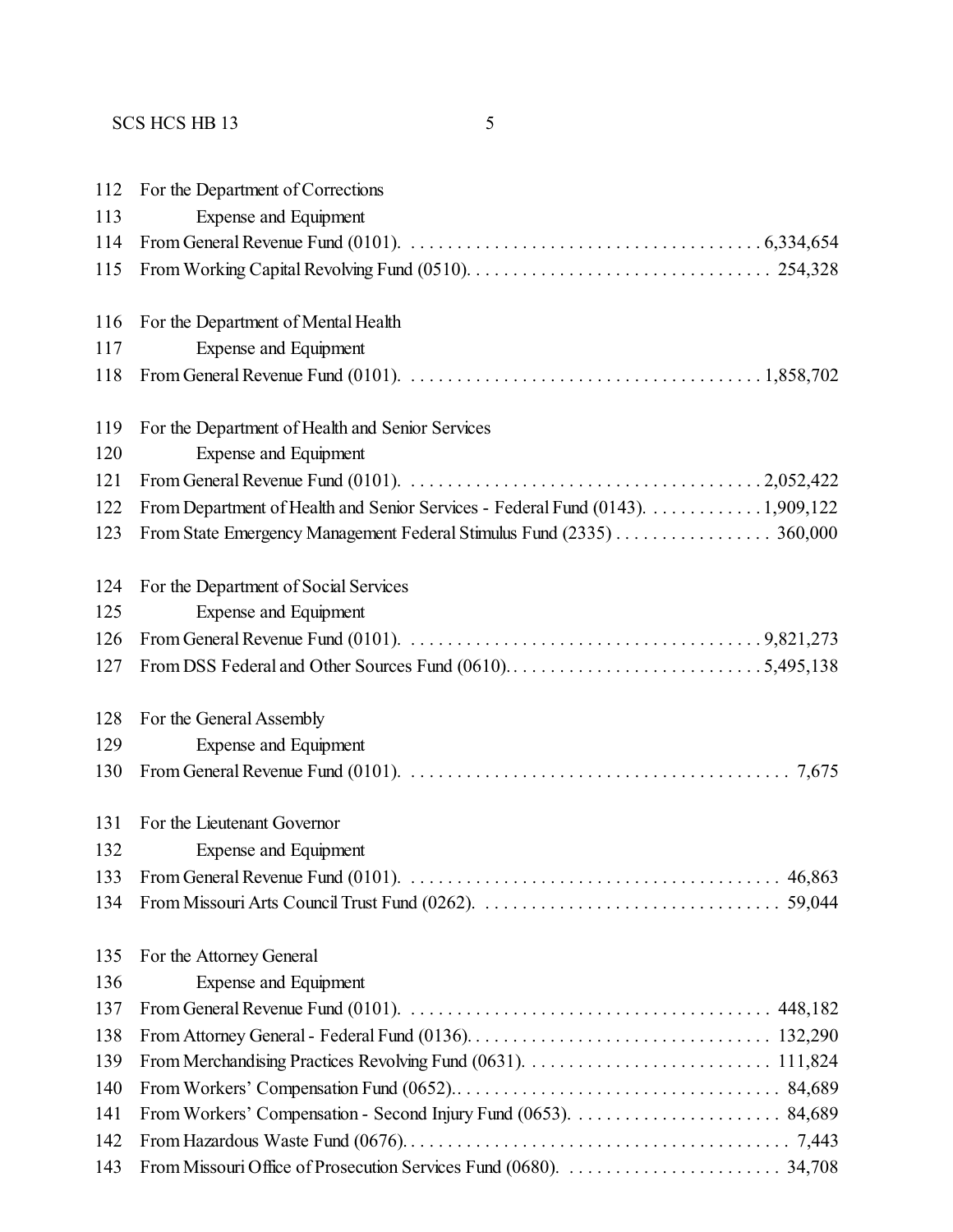| 144                      | For the Secretary of State                                                                                          |
|--------------------------|---------------------------------------------------------------------------------------------------------------------|
| 145                      | Expense and Equipment                                                                                               |
| 146                      |                                                                                                                     |
| 147                      |                                                                                                                     |
| 148                      | For the State Auditor                                                                                               |
| 149                      | Expense and Equipment                                                                                               |
| 150                      |                                                                                                                     |
| 151                      | For the Judiciary                                                                                                   |
| 152                      | <b>Expense and Equipment</b>                                                                                        |
| 153                      |                                                                                                                     |
| 154                      |                                                                                                                     |
| 155                      |                                                                                                                     |
| 156                      |                                                                                                                     |
|                          | Section 13.010. To the Office of Administration                                                                     |
| $\overline{2}$           | For the Division of Facilities Management, Design and Construction                                                  |
| 3                        | For operation of state-owned facilities, utilities, systems furniture, and                                          |
| $\overline{\mathcal{A}}$ | structural modifications provided that five percent $(5%)$ flexibility                                              |
| 5                        | is allowed between Sections $13.005$ , $13.010$ , and $13.015$ , with no                                            |
| 6                        | more than five percent $(5%)$ flexibility allowed between and                                                       |
| 7                        | within departments and one hundred percent $(100\%)$ flexibility                                                    |
| 8                        | between federal funds within this section, and further provided that                                                |
| 9                        | three percent $(3\%)$ flexibility is allowed from this section to                                                   |
| 10                       | Section 13.025                                                                                                      |
| 11                       | For the Department of Elementary and Secondary Education                                                            |
| 12                       | <b>Expense and Equipment</b>                                                                                        |
| 13                       | From General Revenue Fund (0101). $\ldots \ldots \ldots \ldots \ldots \ldots \ldots \ldots \ldots \ldots$ \$346,816 |
| 14                       |                                                                                                                     |
| 15                       |                                                                                                                     |
| 16                       | For the Department of Higher Education and Workforce Development                                                    |
| 17                       | Expense and Equipment                                                                                               |
| 18                       |                                                                                                                     |
| 19                       |                                                                                                                     |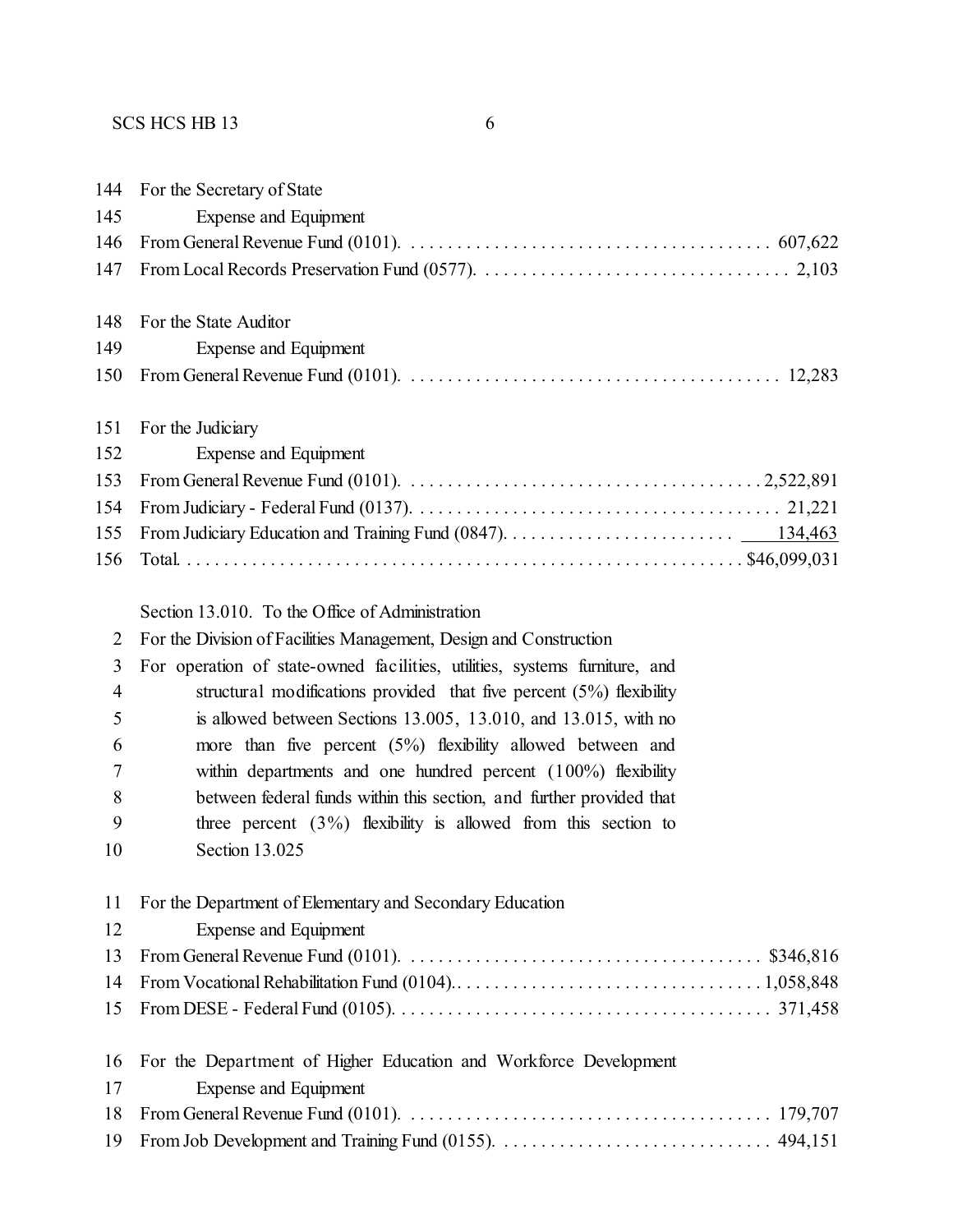| 20 | For the Department of Revenue                                                                                                            |
|----|------------------------------------------------------------------------------------------------------------------------------------------|
| 21 | Expense and Equipment                                                                                                                    |
| 22 | From General Revenue Fund (0101). $\ldots \ldots \ldots \ldots \ldots \ldots \ldots \ldots \ldots \ldots \ldots \ldots \ldots 1,894,726$ |
|    |                                                                                                                                          |
| 23 | For the Office of Administration                                                                                                         |
| 24 | Expense and Equipment                                                                                                                    |
| 25 |                                                                                                                                          |
| 26 |                                                                                                                                          |
| 27 |                                                                                                                                          |
| 28 | For the Department of Agriculture                                                                                                        |
| 29 | <b>Expense and Equipment</b>                                                                                                             |
| 30 |                                                                                                                                          |
| 31 |                                                                                                                                          |
| 32 |                                                                                                                                          |
| 33 |                                                                                                                                          |
| 34 |                                                                                                                                          |
| 35 |                                                                                                                                          |
| 36 |                                                                                                                                          |
| 37 |                                                                                                                                          |
| 38 |                                                                                                                                          |
| 39 |                                                                                                                                          |
| 40 |                                                                                                                                          |
| 41 |                                                                                                                                          |
| 42 |                                                                                                                                          |
|    | 43 For the Department of Natural Resources                                                                                               |
| 44 | <b>Expense and Equipment</b>                                                                                                             |
| 45 | From General Revenue Fund (0101). $\ldots \ldots \ldots \ldots \ldots \ldots \ldots \ldots \ldots \ldots \ldots \ldots \ldots$ 346,034   |
| 46 |                                                                                                                                          |
| 47 |                                                                                                                                          |
| 48 |                                                                                                                                          |
| 49 | From Natural Resources Protection Fund - Water Pollution Permit Fee                                                                      |
| 50 |                                                                                                                                          |
| 51 |                                                                                                                                          |
| 52 |                                                                                                                                          |
| 53 | From Metallic Minerals Waste Management Fund (0575)223                                                                                   |
|    |                                                                                                                                          |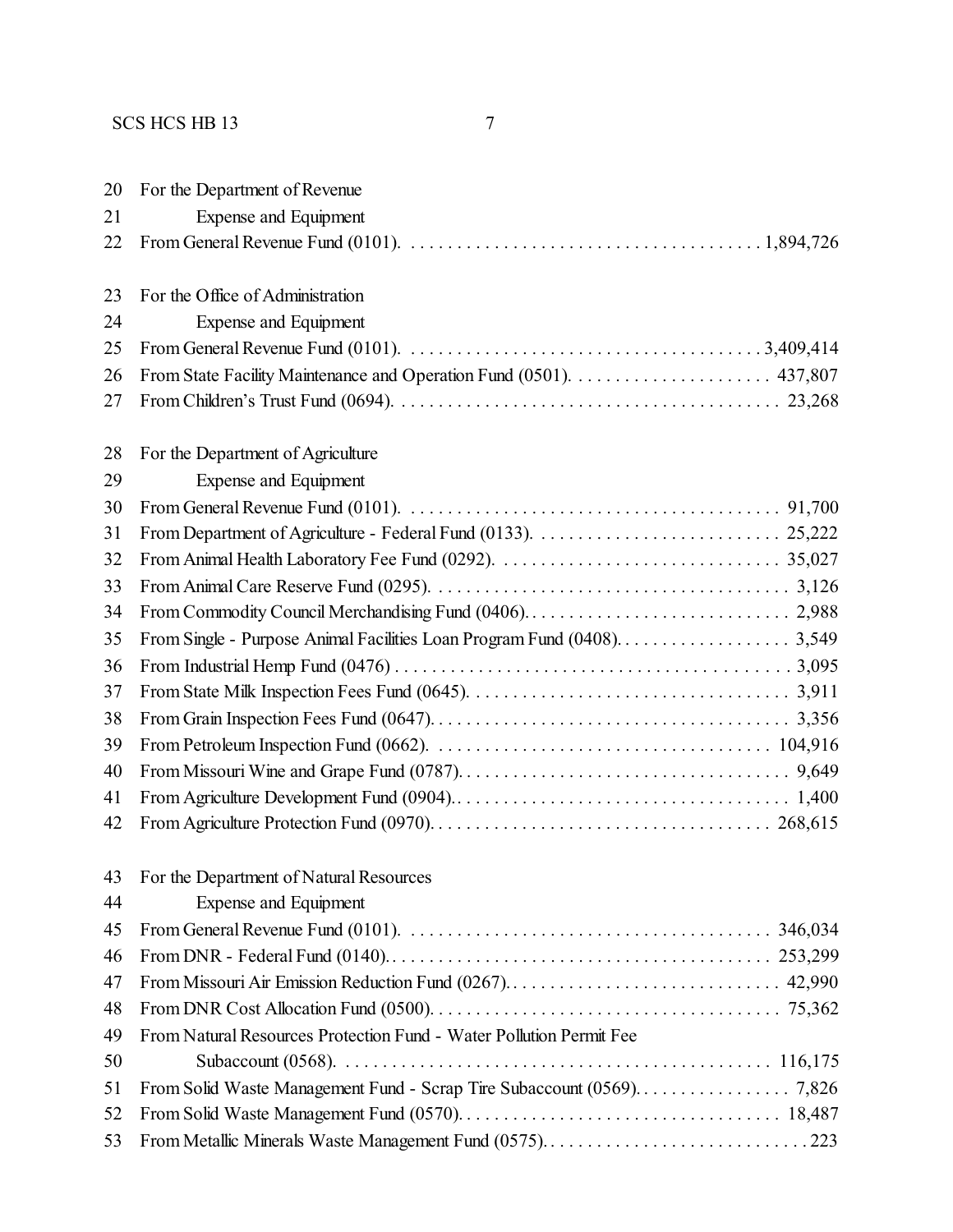| 54 | From Natural Resources Protection Fund - Air Pollution Asbestos Fee |
|----|---------------------------------------------------------------------|
| 55 |                                                                     |
| 56 | From Natural Resources Protection Fund - Air Pollution Permit Fee   |
| 57 |                                                                     |
| 58 |                                                                     |
| 59 |                                                                     |
| 60 |                                                                     |
| 61 |                                                                     |
| 62 |                                                                     |
| 63 |                                                                     |
| 64 | For the Department of Economic Development                          |
| 65 | Expense and Equipment                                               |
| 66 |                                                                     |
| 67 |                                                                     |
| 68 |                                                                     |
| 69 | For the Department of Commerce and Insurance                        |
| 70 | Expense and Equipment                                               |
| 71 |                                                                     |
| 72 |                                                                     |
| 73 |                                                                     |
| 74 |                                                                     |
| 75 |                                                                     |
| 76 |                                                                     |
|    | 77 For the Department of Labor and Industrial Relations             |
| 78 | Expense and Equipment                                               |
| 79 |                                                                     |
| 80 |                                                                     |
| 81 |                                                                     |
| 82 |                                                                     |
| 83 | From Unemployment Compensation Administration Fund (0948). 586,279  |
| 84 |                                                                     |
| 85 |                                                                     |
|    |                                                                     |

- For the Department of Public Safety
- Expense and Equipment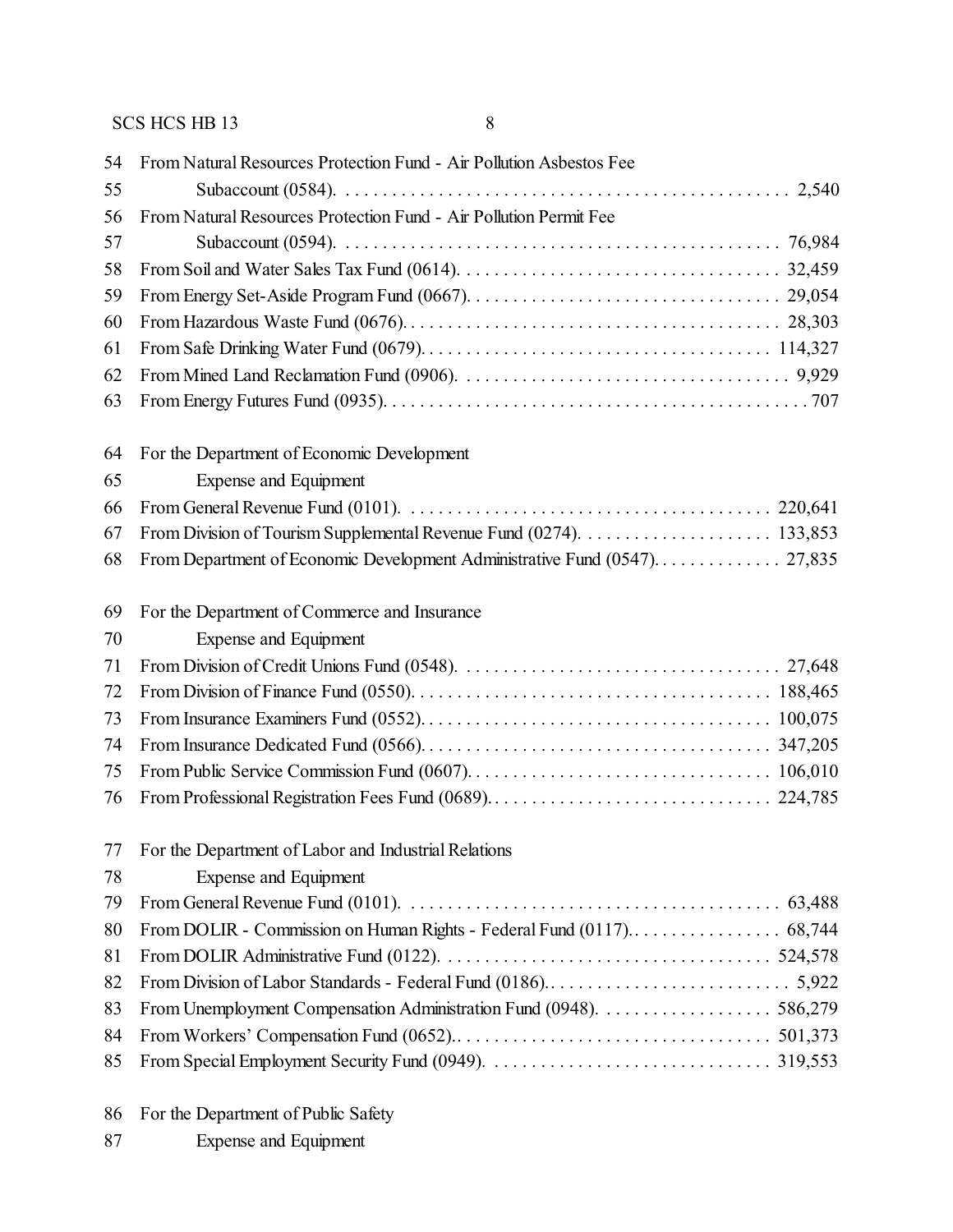| 88  |                                                                                                                                          |
|-----|------------------------------------------------------------------------------------------------------------------------------------------|
| 89  | From Veterans' Commission Capital Improvement Trust Fund (0304). 109,631                                                                 |
| 90  |                                                                                                                                          |
| 91  | For the Department of Public Safety                                                                                                      |
| 92  | For the State Highway Patrol                                                                                                             |
| 93  | <b>Expense and Equipment</b>                                                                                                             |
| 94  | From State Highways and Transportation Department Fund (0644). 174,550                                                                   |
| 95  | For the Department of Public Safety                                                                                                      |
| 96  | For the Missouri Gaming Commission                                                                                                       |
| 97  | Expense and Equipment                                                                                                                    |
| 98  |                                                                                                                                          |
| 99  | For the Department of Corrections                                                                                                        |
| 100 | <b>Expense and Equipment</b>                                                                                                             |
| 101 | From General Revenue Fund (0101). $\ldots \ldots \ldots \ldots \ldots \ldots \ldots \ldots \ldots \ldots \ldots \ldots \ldots 1,026,037$ |
| 102 | For the Department of Mental Health                                                                                                      |
| 103 | <b>Expense and Equipment</b>                                                                                                             |
| 104 |                                                                                                                                          |
| 105 |                                                                                                                                          |
| 106 |                                                                                                                                          |
| 107 | For the Department of Health and Senior Services                                                                                         |
| 108 | Expense and Equipment                                                                                                                    |
| 109 |                                                                                                                                          |
| 110 | From Department of Health and Senior Services - Federal Fund (0143). 1,106,248                                                           |
| 111 | For the Department of Social Services                                                                                                    |
| 112 | Expense and Equipment                                                                                                                    |
| 113 | From General Revenue Fund (0101). $\ldots \ldots \ldots \ldots \ldots \ldots \ldots \ldots \ldots \ldots \ldots \ldots \ldots$ 5,366,352 |
| 114 |                                                                                                                                          |
| 115 |                                                                                                                                          |
| 116 |                                                                                                                                          |
| 117 | From Department of Social Services Educational Improvement Fund                                                                          |
| 118 |                                                                                                                                          |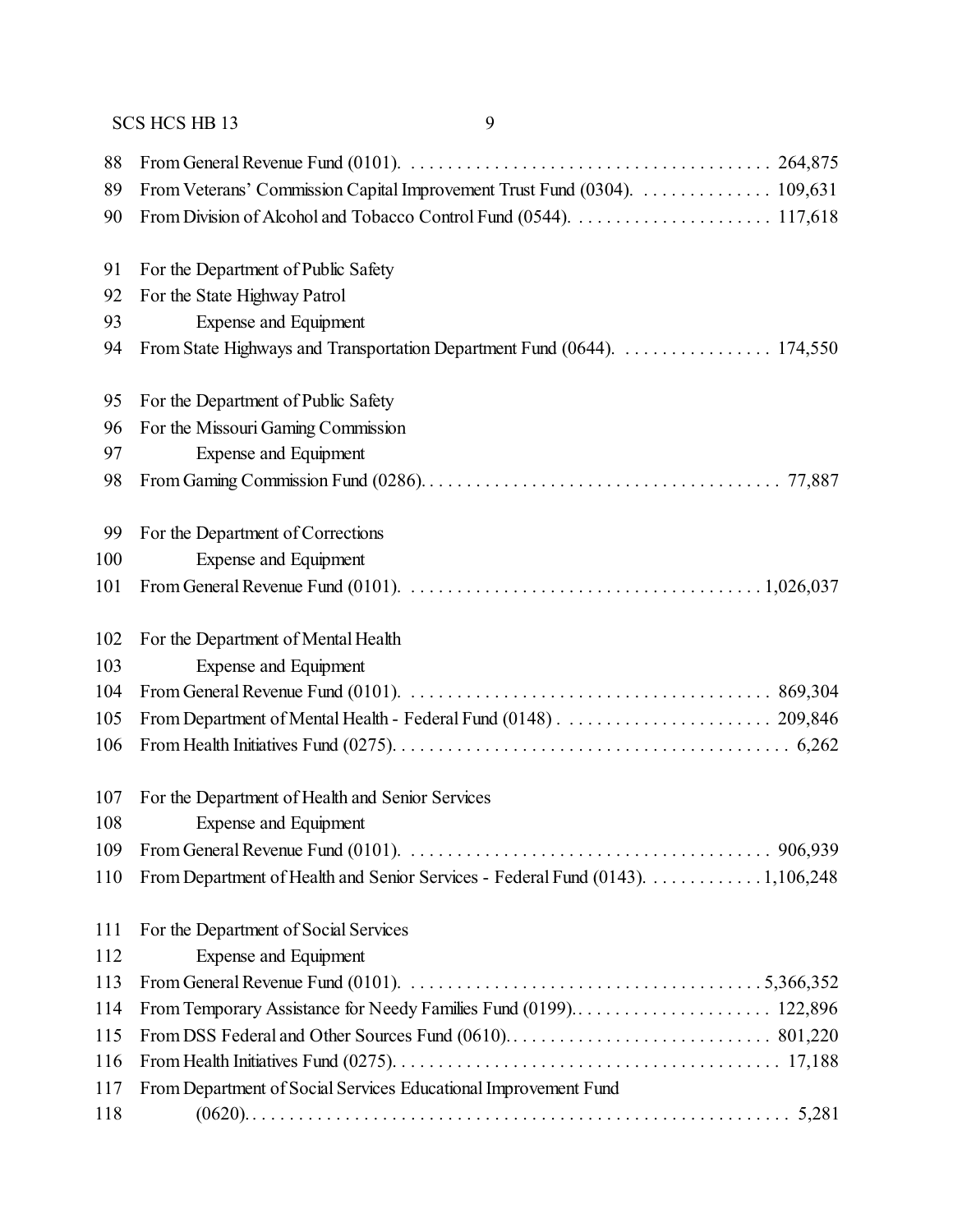For the Governor Expense and Equipment From General Revenue Fund (0101). . . . . . . . . . . . . . . . . . . . . . . . . . . . . . . . . . . . . . . . 507,268 For the Lieutenant Governor Expense and Equipment From General Revenue Fund (0101). . . . . . . . . . . . . . . . . . . . . . . . . . . . . . . . . . . . . . . . . 34,899 For the General Assembly Expense and Equipment From General Revenue Fund (0101). . . . . . . . . . . . . . . . . . . . . . . . . . . . . . . . . . . . . . . 1,863,459 For the Secretary of State Expense and Equipment From General Revenue Fund (0101). . . . . . . . . . . . . . . . . . . . . . . . . . . . . . . . . . . . . . . . 991,913 From Secretary of State's Technology Trust Fund Account (0266). . . . . . . . . . . . . . . . . . . 11,302 From Local Records Preservation Fund (0577). . . . . . . . . . . . . . . . . . . . . . . . . . . . . . . . . . 5,616 From Investor Education and Protection Fund (0829). . . . . . . . . . . . . . . . . . . . . . . . . . . . . 22,263 For the State Auditor Expense and Equipment From General Revenue Fund (0101). . . . . . . . . . . . . . . . . . . . . . . . . . . . . . . . . . . . . . . . 188,067 For the Attorney General Expense and Equipment From General Revenue Fund (0101). . . . . . . . . . . . . . . . . . . . . . . . . . . . . . . . . . . . . . . . 505,406 From Attorney General- Federal Fund (0136). . . . . . . . . . . . . . . . . . . . . . . . . . . . . . . . . 154,080 From Natural Resources Protection Water Pollution Permit Fee Subaccount Fund (0568). . . . . . . . . . . . . . . . . . . . . . . . . . . . . . . . . . . . . . . . . . . . . 9,580 From Workers' Compensation Fund (0652).. . . . . . . . . . . . . . . . . . . . . . . . . . . . . . . . . . . 32,438 From Workers' Compensation Second Injury Fund (0653). . . . . . . . . . . . . . . . . . . . . . . . 32,438 From Hazardous Waste Fund (0676). . . . . . . . . . . . . . . . . . . . . . . . . . . . . . . . . . . . . . . . . . 9,580 For the State Treasurer Expense and Equipment From State Treasurer's General Operations Fund (0164). . . . . . . . . . . . . . . . . . . . . . . . . 185,171 For the Judiciary

Expense and Equipment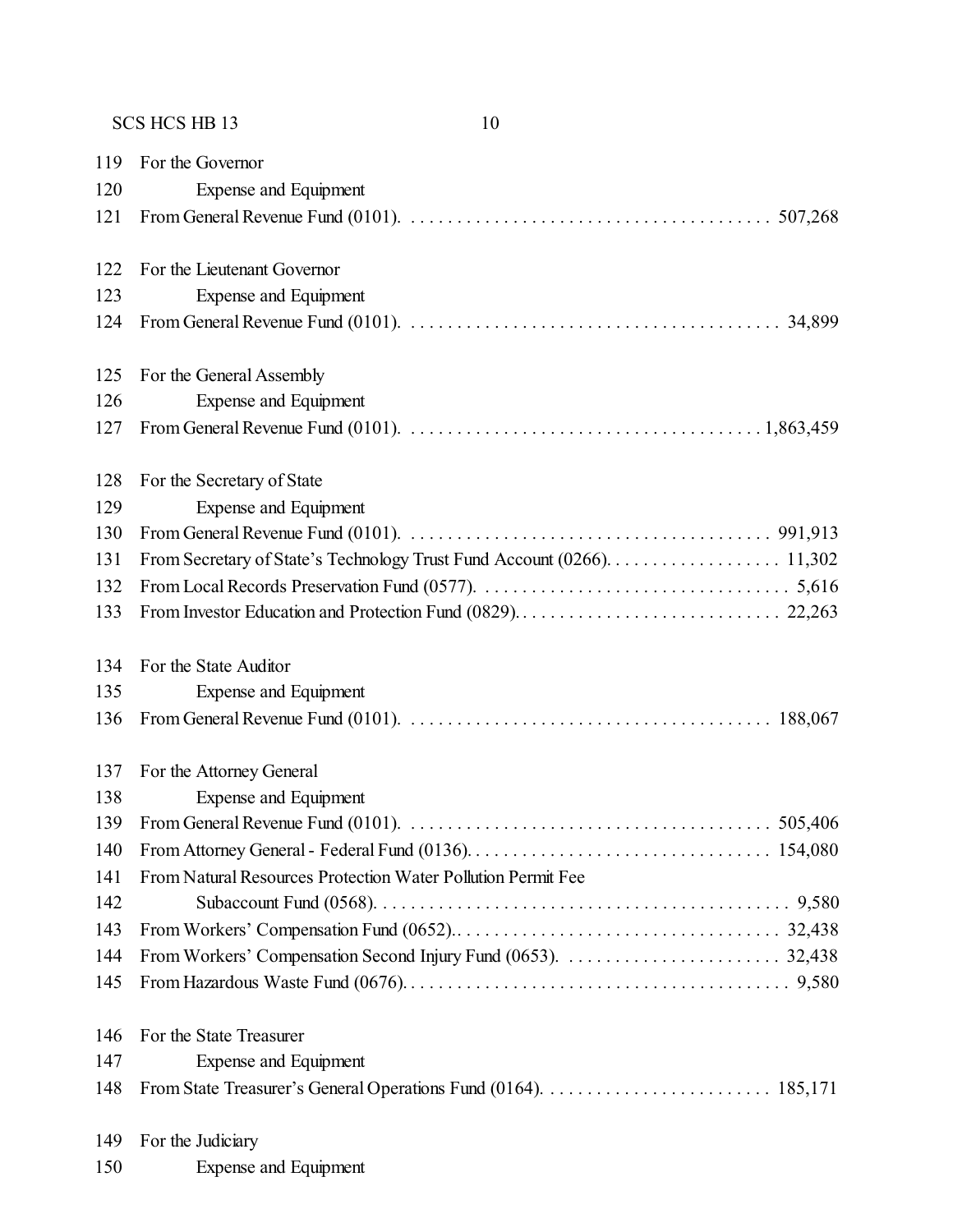SCS HCS HB 13 11 From General Revenue Fund (0101). . . . . . . . . . . . . . . . . . . . . . . . . . . . . . . . . . . . 242,750 Total. . . . . . . . . . . . . . . . . . . . . . . . . . . . . . . . . . . . . . . . . . . . . . . . . . . . . . . . . . . . . \$29,352,266 Section 13.015. To the Office of Administration For the Division of Facilities Management, Design and Construction For the operation of institutional facilities, utilities, systems furniture, and structural modifications provided that five percent (5%) flexibility is allowed between Sections 13.005, 13.010, and 13.015, with no more than five percent (5%) flexibility allowed between and within departments and one hundred percent (100%) flexibility between federal funds within this section, further provided that three percent (3%) flexibility is allowed from this section to Section 13.025 For the Department of Elementary and Secondary Education Expense and Equipment From General Revenue Fund (0101). . . . . . . . . . . . . . . . . . . . . . . . . . . . . . . . . . . . . . \$4,304,327 For the Department of Public Safety For the State Highway Patrol Expense and Equipment From General Revenue Fund (0101). . . . . . . . . . . . . . . . . . . . . . . . . . . . . . . . . . . . . . . . 530,253 From State Highways and Transportation Department Fund (0644). . . . . . . . . . . . . . . . 1,745,311 For the Department of Mental Health Expense and Equipment From General Revenue Fund (0101). . . . . . . . . . . . . . . . . . . . . . . . . . . . . . . . . . . . . . 21,496,865 For the Department of Health and Senior Services Expense and Equipment From General Revenue Fund (0101). . . . . . . . . . . . . . . . . . . . . . . . . . . . . . . . . . . . . . . . . . 9,335 From Department of Health and Senior Services - Federal Fund (0143). . . . . . . . . . . . . . . 10,789 For the Department of Social Services Expense and Equipment From General Revenue Fund (0101). . . . . . . . . . . . . . . . . . . . . . . . . . . . . . . . . . . . . . . 3,523,707 From DSS Federal and Other Sources Fund (0610). . . . . . . . . . . . . . . . . . . . . . . . . 848,545 Total. . . . . . . . . . . . . . . . . . . . . . . . . . . . . . . . . . . . . . . . . . . . . . . . . . . . . . . . . . . . . \$32,469,132